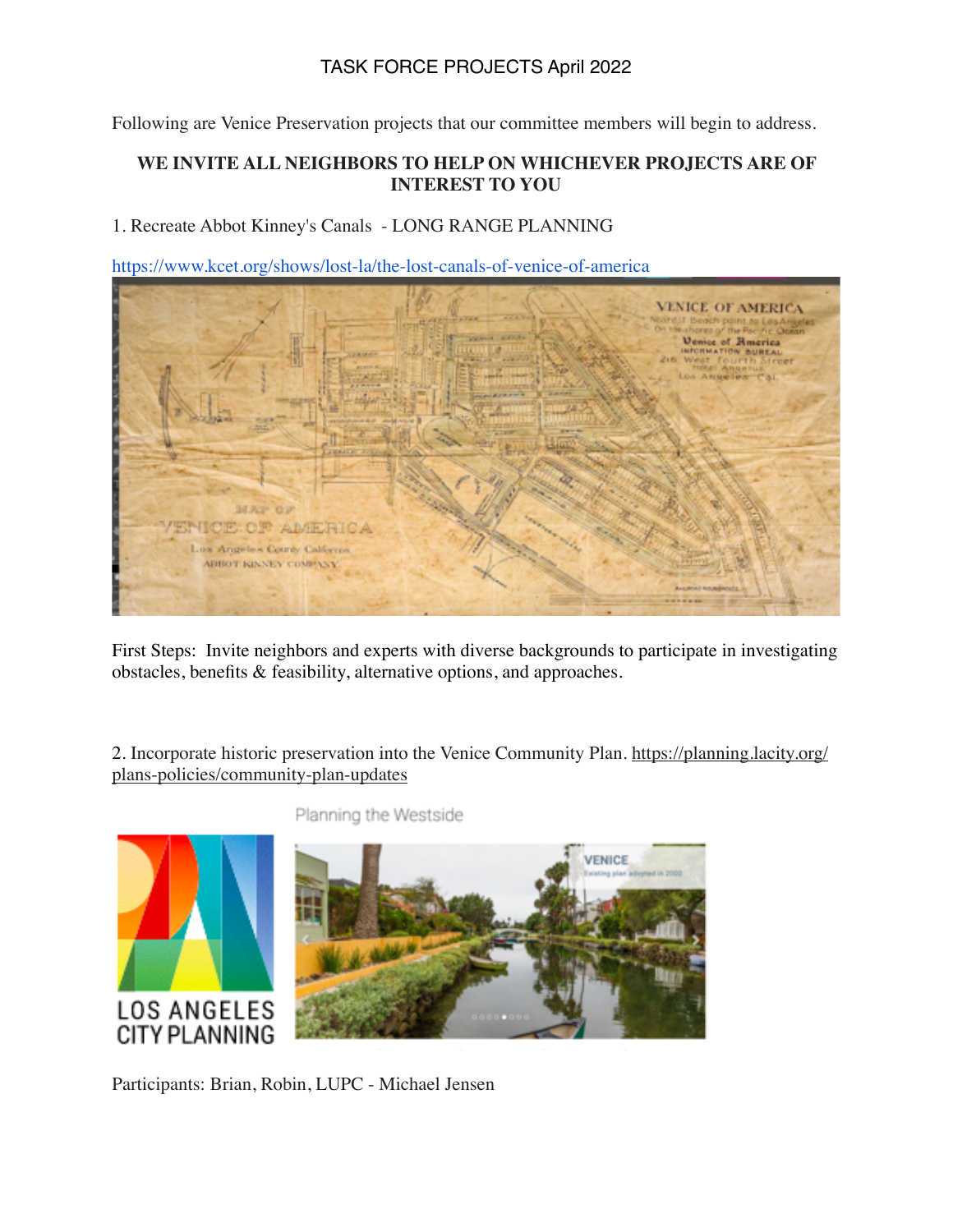## TASK FORCE PROJECTS April 2022

3. Restore the Windward Ave Colonnade (and all other appropriate sites)



Participants:

Brian - contact property owners Sonya, Robin - price mold, fabrication & installation Dominique - apply for funding Betsy - historic references

4. Restore the Boardwalk Pagodas - Rec & Parks to repair & maintain shingles, spires and paint



Participants:

Betsy, Jeff Stanton - historic references Robin - Motion to Rec & Parks re: maintaining historic integrity Dominique - Apply for Landmark Protection

5. Collaborate with VNC Neighborhoods Committee and all interested to create & mount historic markers / public art on places in Venice AND Provide a map and tour routes of Venice historic places.



Signs could have: the histories, QR codes, App or geo tracking, social media links, historic photos…Possible Self Guided Tours: Black History, (Alison Rose Jefferson), AK Architecture (Jeffrey Stanton), Historic Homes (Betsy), Contemporary Architecture (Jack Hoffman), Beat Poets (Beyond Baroque), Arts, Movies, Rock & Roll VintageVeniceTours, Ron Acosta, V Historical Society, V Heritage Foundation - Stephen Pouliot, Canals - Darryl DuFay